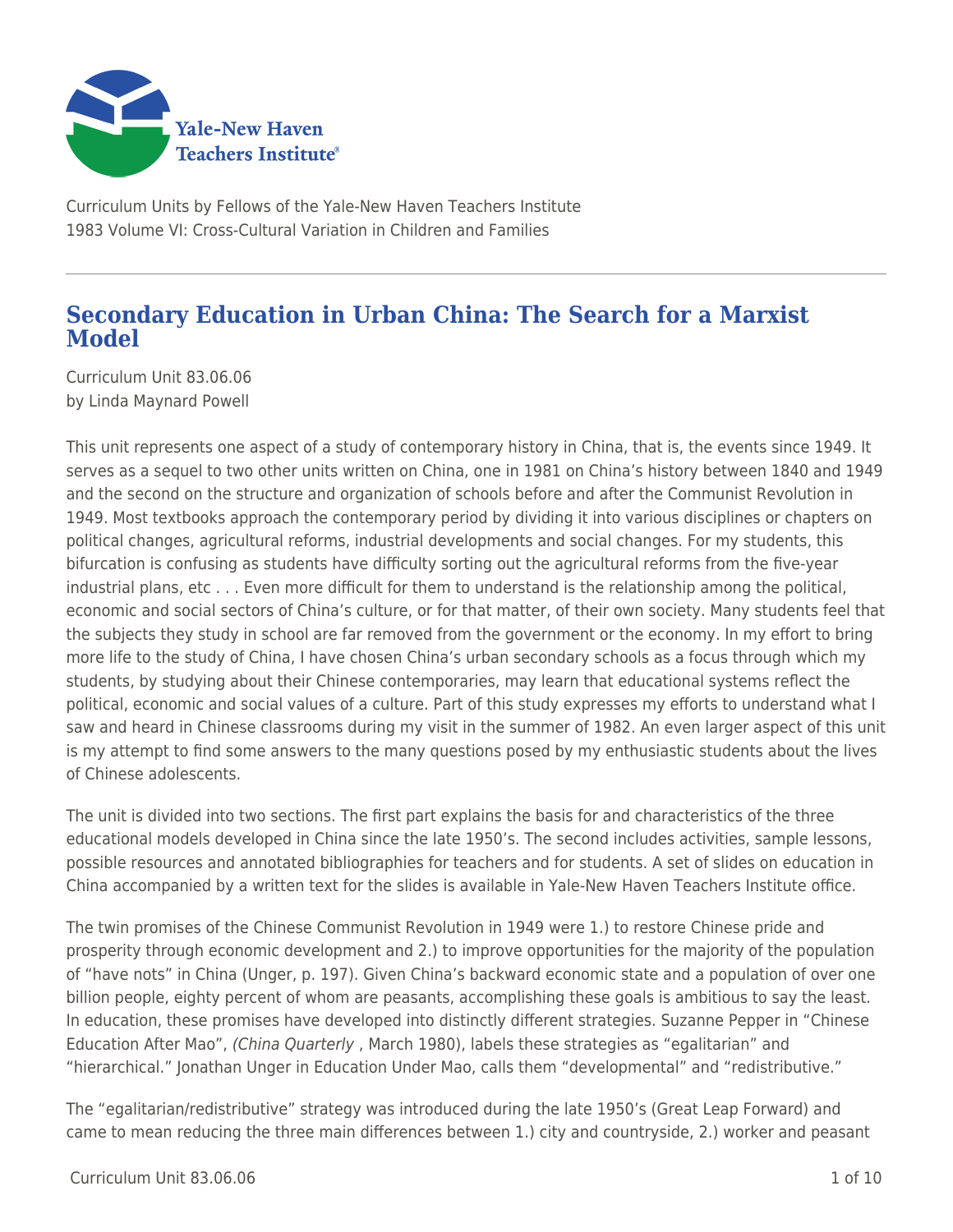and 3.) mental and manual labor. (Suzanne Pepper, p. 2 and Stanley Rosen, p. 3.) In essence, the goal was to educate as many people as possible under equal conditions. Students applying for entrance into universities were selected based on their class background and political activism. This strategy was associated with the Communist goal of improving opportunities for the masses.

The second strategy, "hierarchical/developmental," was one associated with the goal of rapid economic development and therefore one which favored an elite group of highly intellectual students. Since the early 60's, three educational models have been developed; each stresses either developmental or redistributive values, depending on the group in power. The early 60's or Pre-Cultural Revolution model was hierarchical, the Cultural Revolution structure was egalitarian and the Post-Cultural Revolution model (1977-83) more hierarchical and elitist than the Pre-Cultural Revolution Model. Each of the structures was established for particular reasons and/or to solve problems. Each has had severe consequences for China's youth. (Rosen, p. 4.)

### **Pre-Cultural Revolution Education Model (1958-66)**

There was widespread consensus on the importance of university education among students, school officials, and the party leadership in the early 1960's. With the failure of the Great Leap Forward, a plan for rapid industrial and agricultural modernization, the educational policy stressed the need for those with higher education. (Rosen, p.6.) The competition to climb the educational ladder became fierce and tensions mounted over the criteria used to select those who could enter the university: academic performance, family-class origins and political performance. (Jonathan Unger, pp. 12-14.)

Schools were far from equal in this period. Most city schools, supported by the state were superior to schools run by the people ("minban" schools) in the countryside. In addition, most city schools were full-day schools, known as "keypoint", had the best teachers, students, facilities and supplies. (Rosen, p.6.)

The competition to get into "keypoint" schools began after primary school with exams identifying the "best" students for junior middle keypoint schools (our junior high, grades 7-9). Exams were also given to select the cream of the crop for keypoint senior middle schools (our high school, grades 10-12). Keypoint schools outdid ordinary schools in two main ways. They adjusted when state policies did by accepting more students based on academic performance in some years and based on class-origins in other years. Secondly, keypoints always had higher numbers of students accepted into major universities. In this sense, the competition among students was matched by that of school officials who were praised for high promotion rates. (Rosen, pp. 6-9.)

In addition to academic performance, a second criteria considered in selecting students at each step of the educational ladder was family class-origins. Inheritable in the male line, children of classes which in prerevolutionary times had been exploited were now given educational priority. Basically, there were three classes ranked in the following order: 1.) good-class origins included Revolutionary leaders (cadres), army men, martyrs, pre-liberation (pre-revolutionary) industrial workers and their families, former poor and lowermiddle peasant families, 2.) Middle-class origins were-non-intellectual middle-class such as peddlers and clerks, and former middle-peasant families, as well as middle class intellectuals (teachers, professionals); 3.) Bad-class origins included former capitalists, "Rightists" (those outspoken critics of Communist policies), preliberation landlords, and counter-revolutionaries. (Unger, pp. 13-14.)

A third criterion for admissions was the student's political performance. The students from "good-class" families were presumed to have inherited their parents commitments to the revolutionary cause and thus had somewhat of an advantage here. (Unger, p. 14.) Other students earned points by participating in organizations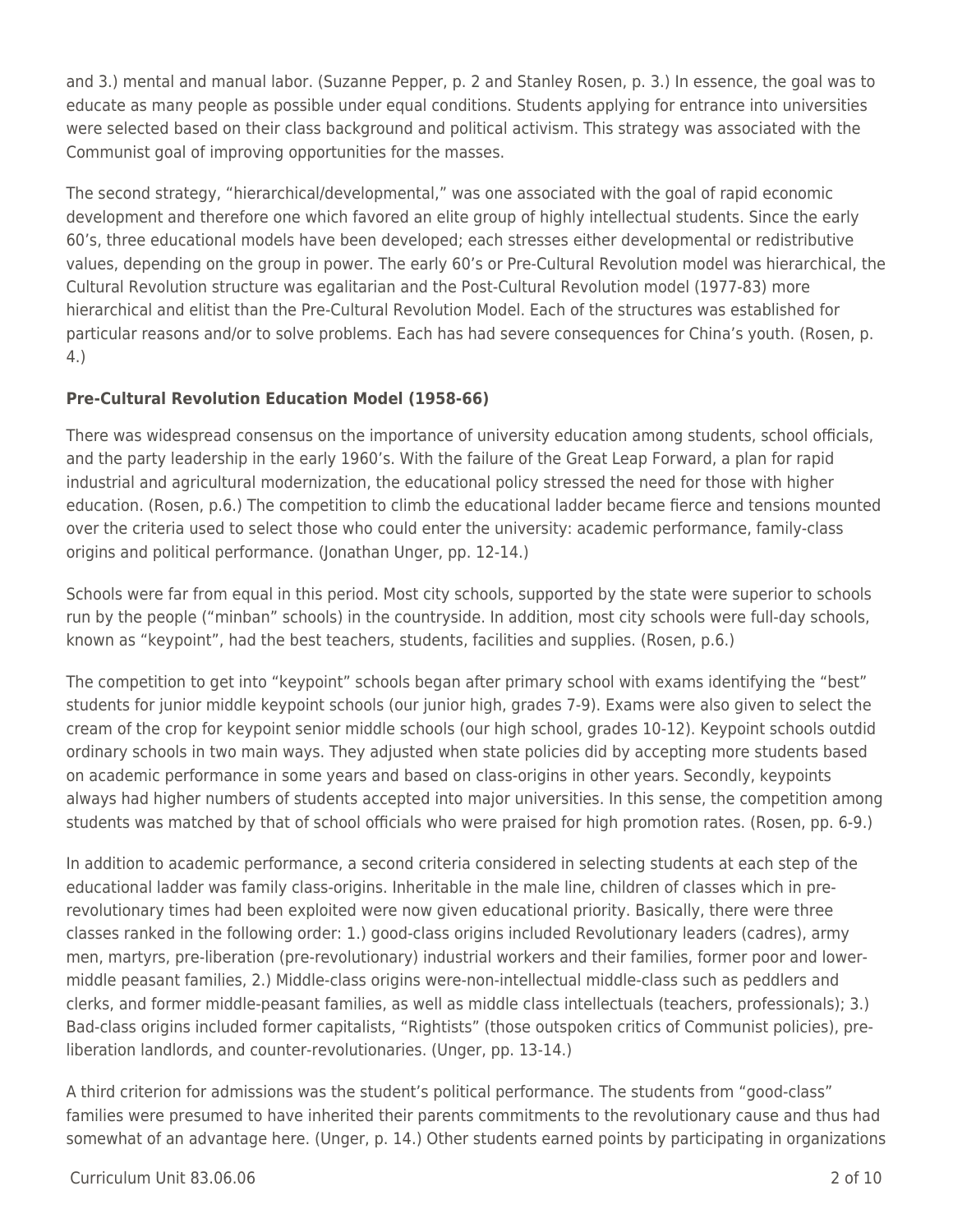such as the Young Pioneers or by performing "good socialist deeds."

Although enrollment policies rested on all three of these criterion, children of intellectuals (middle-class) and cadres (good-class) clearly had the advantage in this period. When the numbers of eligible students grew in the mid 60's, university admissions criteria favored "good-class" students. Thus, the school system, as selectors of the next generation's professional strata, was teaching a conflict of values. The system "channeled students of different backgrounds into schools of different qualities, promoting friction among them." (Unger, p.28.) In their lessons students learned that competition among themselves was "unsocialist," while in reality, they were being evaluated by their grades, examination scores and by their political activism. Although there was no systematic education in political theory, students' everyday behavior was evaluated in small group sessions. Participating in labor classes and gaining admission into such organizations as the Young Pioneers or Red Guards (Communist Youth Group), represented successful behavior. Prominent themes in stories studied by these groups were patriotism and social action. Stories about ordinary people such as Lei Feng and Wang Jie encouraged daily performance of small acts which served the people. These lessons led to what Jonathan Unger describes as "petty activism," or students trying to outdo each other in good deeds. (Unger, p.97.)

For the majority of China's high school students in this period, the prospects for the future were not bright. Even with vocational training, finding a job was difficult. By 1965 there were virtually no jobs available and the government, through Labor Offices, was pressuring unemployed youth to emigrate to the countryside (rusticate). Through the mass media, students were encouraged to settle voluntarily as a sign of their political convictions. Many students saw this as their failure to climb the educational ladder. Many felt that the rustification campaign was a dumping ground for "bad-class" or unemployed youth. (Unger, pp. 42-44.) The tensions created by academic and political competition were heightened by the reinforcement of the students' perceived failures which resulted in their being sent down to the countryside.

### **The Cultural Revolution Model of Education (1966-76)**

Zedong, China's leader for over 25 years, instituted a "cultural revolution" in 1966. Heeding the call of Chairman Mao, young people were encouraged to participate in Mao's campaign to establish the "Great Deomcracy" and quiet the critics of the CCP. Urging young people to join the Red Guards, Mao directed them to attack "bourgeois authorities who spread revisionist poison. (Unger, p. 113.) Old habits, customs, ideas and traditions were challenged in "big poster" campaigns and in essays in newspapers. Schools were closed in May of 1966 and most remained closed for a period of two to six years until a new educational policy could be developed. In this time, students had an opportunity to vent the tensions and grievances which had mounted in the early 60's. They attacked the teachers, burned books and destroyed property of the educational system that in one way or another discriminated against them. (Interview with Wang Hsingyang.) The arena of competition for the next several years was transferred from the classroom to streets. The students had learned valuable organizational skills in school which they immediately used in putting together youth groups based on class origins. Calling their organization the Red Guard, the cadre children were even more extreme than their schools had been in defining membership based on class. The result of their stress on "class struggle" and emphasis on political performance was that two antagonistic factions emerged in the Red Guard, both competing for the "big deeds" of the Cultural Revolution.

Jonathan Unger describes in detail the alliances and issues which ultimately led to the students' downfall. Ironically, it was the most active elements in the Red Guard who were to lose the most. By 1968 the Party changed the course of revolution. No longer of use to the cause, nearly twenty million, or almost a whole generation of young people, were forced to go to the countryside. (Unger, pp. 133-135 and Helen Sui.)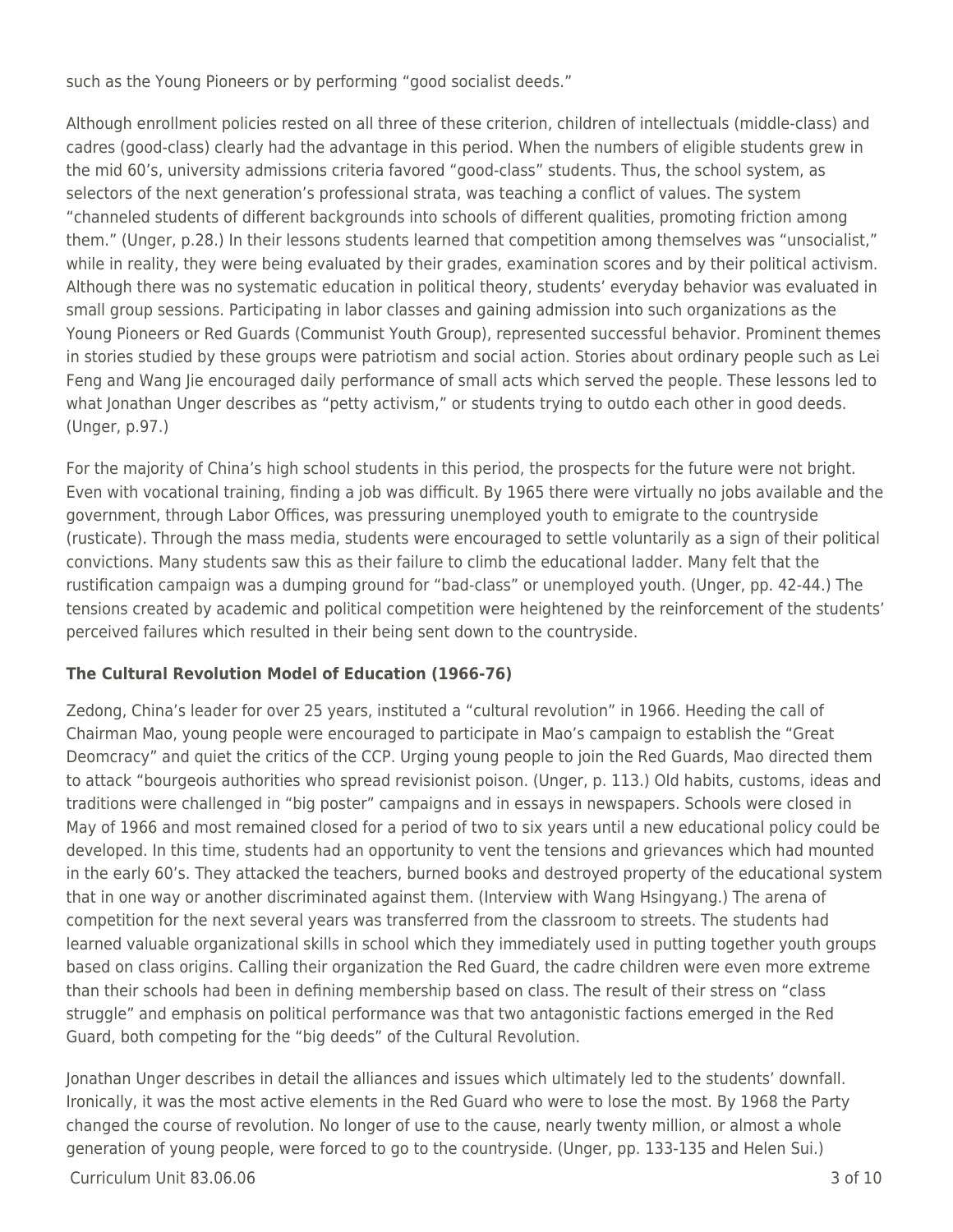In 1968 when the first schools re-opened, a new educational model emerged. The major objective of the new egalitarian system was the elimination of distinctions between schools and students, between "key" and ordinary schools, full and work-study schools, etc . . . (Rosen, p. 12.) Suzanne Pepper describes the characteristics of the new structure as reflecting an emphasis on quantitative rather than qualitative goals. Universal primary schooling became possible only by reducing the total length of schooling from twelve to nine or ten years. There was an emphasis on practical knowledge. Materials were simplified and students and teachers performed manual labor. Students in grades four through nine worked for one month in a factory or on a commune, while high school students and their teachers worked for six weeks. No longer were there part-time schools for some and full-time schools for others. Nor were there "key" schools. Instead, all students attended schools in their neighborhoods. In addition, students of all abilities were in the same classes and no students were kept back. School administrations were reorganized with committees of cadres, workers, teachers and students making important school decisions. (Pepper, pp. 2-3.)

Following a highly traumatic few years, this new and untested model produced a very chaotic atmosphere in schools. The reasons for this chaos had to do with those directly affected: school administrators, teachers, and students. Political fear on the part of administrators to carry out the "wrong" ideas, coupled with a lack of bureaucracy to transmit and process reform, resulted in teachers making administrative decisions. Described as "bourgeois intellectuals . . . " whose "work was dangerous," teachers were not only reticent about discussing anything but politics, many tried to leave their profession. After running out in the streets for two years and coming back into a new system, students were undisciplined. However, some descriptions of their actions sounded a bit familiar . . . "coming late to school, fighting, attacking teachers, reading bad novels ..." (Unger, pp. 147-149.)

The reasons for the failure of the Cultural Revolution reforms were numerous. One of the most obvious was that while the reforms changed the structure of the schools, they did not provide a new evaluative apparatus. Students were still being judged by the standards of the old hierarchical model. Those evaluations indicated an overall decline in student achievement. A second difficulty lay in the student's disillusionments with their so-called "practical" education, which many saw as free labor. As class-line declined in importance as a Party issue, the students most active in defending this policy realized their chances for becoming the new leaders were slim. The changes in Chinese politics had made a full circle. This was reflected in the establishment of a new educational system, one which is not quite a duplicate of the Pre-Cultural Revolution Model because it is even more elitist than the one it is based upon. (Unger, p. 205.)

### **Education Since Mao (1977-82)**

Although the Cultural Revolution only lasted a few years, the aftermath of it continued until 1976 when China's two great leaders died, Chou Enlai in January and Mao Zedong in September, and the Gang of Four was arrested and accused of instigating many of the troubles in the Cultural Revolution Period. With the purge of this Shanghai faction (Mao's wife Jiang Qing and the Three others from Shanghai, published a magazine from that city), the CCP leadership made a systematic attempt to wipe out all traces of the "lingering influences" of the Cultural Revolution, and, in its place, restore the Pre-Cultural Revolution educational model. In this sense, the Cultural Revolution was a great watershed in Chinese education, and replaced the Communist Revolution of 1949 as a baseline for comparison of schools before and after this chaotic period.

Officially announced in the autumn of 1977, the new model has goals that are clearly more qualitative. Deng Xiaoping and Hua Guofeng are leaders who support the rapid economic development of China. What that means for China's students is significant change. While school enrollments reached their highest points in China's history during the Cultural Revolution, this trend is now being reversed. It is estimated that 12% of

Curriculum Unit 83.06.06 4 of 10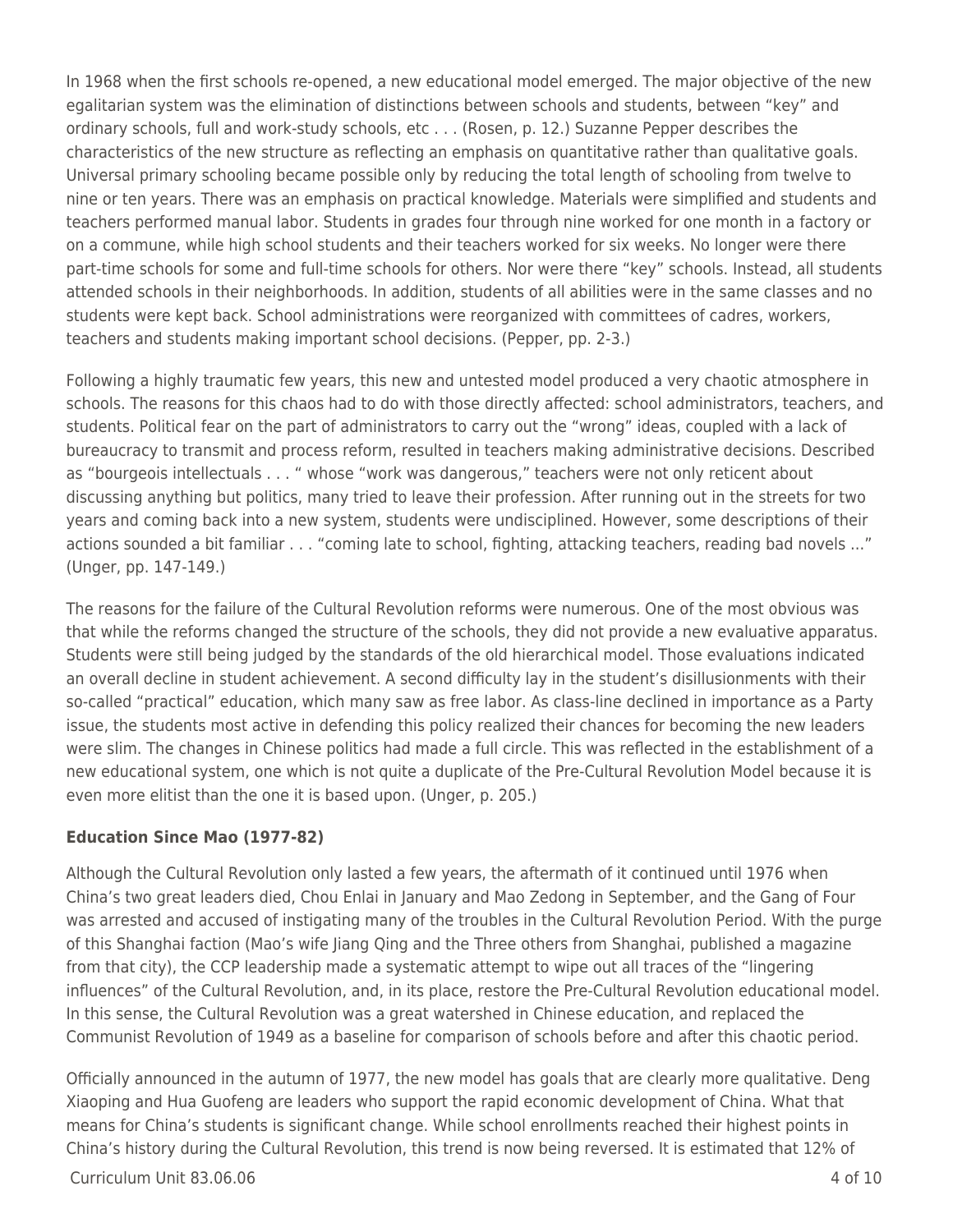China's primary school graduates do not continue their education, while 50% do not continue after junior middle school. (Kessen, p. 152.)

Entrance examinations have been reinstated at all levels, junior middle, senior middle, and university. Because the tests are standardized, teachers and the best students spend an inordinate amount of time preparing for them. In addition, there are many constraints on who can even sit for the exams. Employed youth are encouraged to attend "spare-time" evening classes or to enroll in T.V. Universities. (Pepper, p. 12.)

Specialized education is being expanded with the keypoint system restored at all levels. The rationale used in answering the criticism of this elitist system is that China must train people as quickly as possible and that with a scarcity of resources, it is not possible to raise the standards significantly for all at once. (Pepper, p. 23.) Now there are more keypoint schools than before the Cultural Revolution, although, in 1982 there has been an attempt to "weed out" those not truly "key" and turn them into ordinary or technical schools. There are also levels among key schools denoting a further hierarchy. The lowest level key schools are the district keypoints, followed by city keypoints, with provincial level being the highest. Of the ten schools I visited, every one was a keypoint school and most were connected with a major university. Most students at these schools were children of intellectuals. In the rural areas, part-time schools have become a local responsibility. Other special schools include those for minority children (China has 55 National Minority groups), cadres, overseas Chinese and some special schools for just girls or boys. Every district of every major city also has Children's Palaces for the very talented in music, art, or theater.

As far as curricula is concerned, many subjects abolished during the Cultural Revolution have now been restored. New subjects added include courses on topology, child psychology, computer science, engineering, industrial management and administrative development. The Ministry of Education is working on standardizing textbooks nationwide. While many of the major subjects are the same, the content is being expanded, especially in science and math.

In line with a renewed emphasis on academic performance came a redefinition of intellectuals as "workers engaged in mental labor." In an intense campaign to raise the status of teachers, newspaper articles and even songs of students refer to the teachers as "gardeners tending to the successors of revolution," or "engineers of the human soul."(Pepper, p. 30.) To remove all doubt about the importance of intellectuals, many steps are being taken to improve living conditions and to allow more time for professional endeavors. Professional titles are being restored and major contributions are being honored and commended. In the interest of strengthening science and technology, more international academic exchanges are taking place today. (Pepper, p. 31.)

Recent adjustments in this latest educational structure provide some important insights into the problems of the new strategy. As the non-key schools continue to be weeded out, the pressure builds for students and administrators. And, as the gap widens between those students in key schools and those in ordinary schools, the competition becomes awesome for the six to seven million graduates scrambling for the fewer than 300,000 openings (less than 40% in the Universities.) For the majority of students, this system breeds a "crisis of faith." Some of the hard realities speak for themselves. Today there are over 400 million Chinese people under the age of 16. Eighteen million babies are born each year. China has an estimated work force of five hundred million with twenty-six million unemployed. The crime rate for 1980 revealed that 80% of all crimes were committed by people under the age of 25. (Rosen, pp. 23-25.)

In the wake of such tremendous pressure to pass the exams, classroom teaching techniques emphasize written learning and memorization of huge numbers of facts. Students spend time learning facts that they do

#### $C$ urriculum Unit 83.06.06  $\overline{5}$  of 10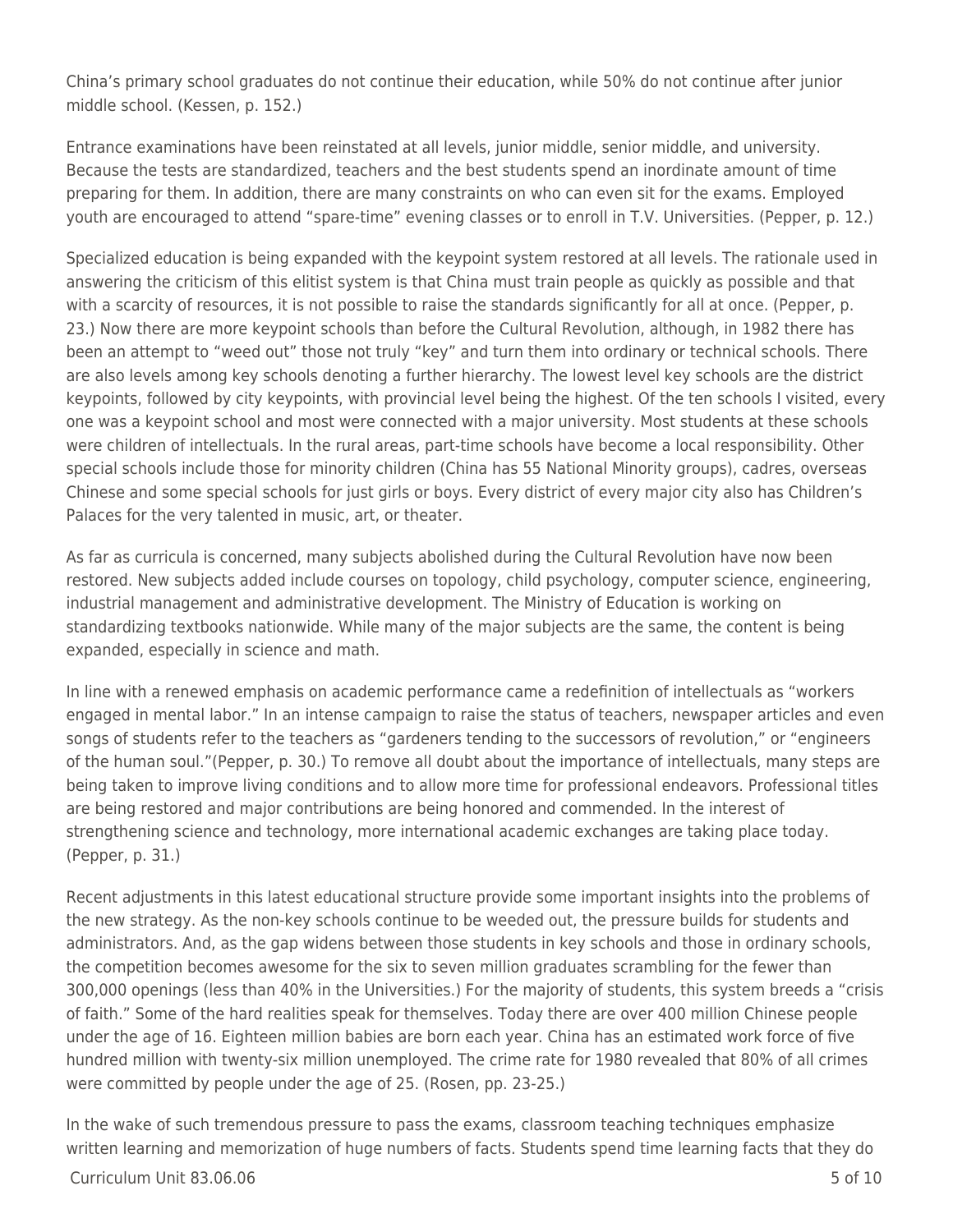not necessarily understand. In the pursuit of a university education, they have become less politically and physically active. Thus in the past few years, a renewed stress is being laid on a student's need for a wellbalanced education intellectually, morally and physically. This is reflected in the criteria used since 1981 to select students for university admissions. Now school grades, extra activities and athletic ability are considered in addition to exam scores.(Rosen, p. 31.)

Despite the reintroduction of compulsory ideological and moral education courses, this hierarchical system does not teach these values in practice. Deliberately structured to gain the maximum advantage from cities where there is already an intellectual elite, this system is reinforcing the difference between city and countryside, between intellectual and manual laborer, and between the children of parents in other technical specialties. Although the system may avoid unnecessarily high expectations by everyone knowing from an early age what to expect from the system, motivating students to work and study in China's school may become more of a problem.

### **Future Prospects—The Big Challenge**

Secondary school structure varied since the early 60's as priorities of regimes within the CCP have varied. The Pre-Cultural Revolution Model performed several functions by preparing students for a high education, producing socialist workers and redistributing values in favor of those classes who had formerly been deprived. Unfortunately, the competition led to advantages for the intellectual and cadre children. (Rosen, p. 31)

The Cultural Revolution model attempted to wipe out these former advantages and thus eliminated academic achievement as the main criteria for advancement. But the elimination of competition removed students' motivation.

The Post-Cultural model is a response to the perceived failings of its predecessor. Since the most obvious effect of that model was lower academic standards, academic achievement has been raised to a place higher than ever. With such clear cut divisions between key and non-key schools, the lack of student motivation and competition has some educational leaders concerned. Stanly Rosen, Jonathan Unger, and Suzanne Pepper all agree in their studies on China's school systems that the problems in China's schools today present more of a challenge than any in the past twenty years. It may be that in evaluating these strategies, the educational leaders will devise a system in which elements of both the "egalitarian" and "developmental" philosophies are balanced.

## **Activities and Sample Lessons**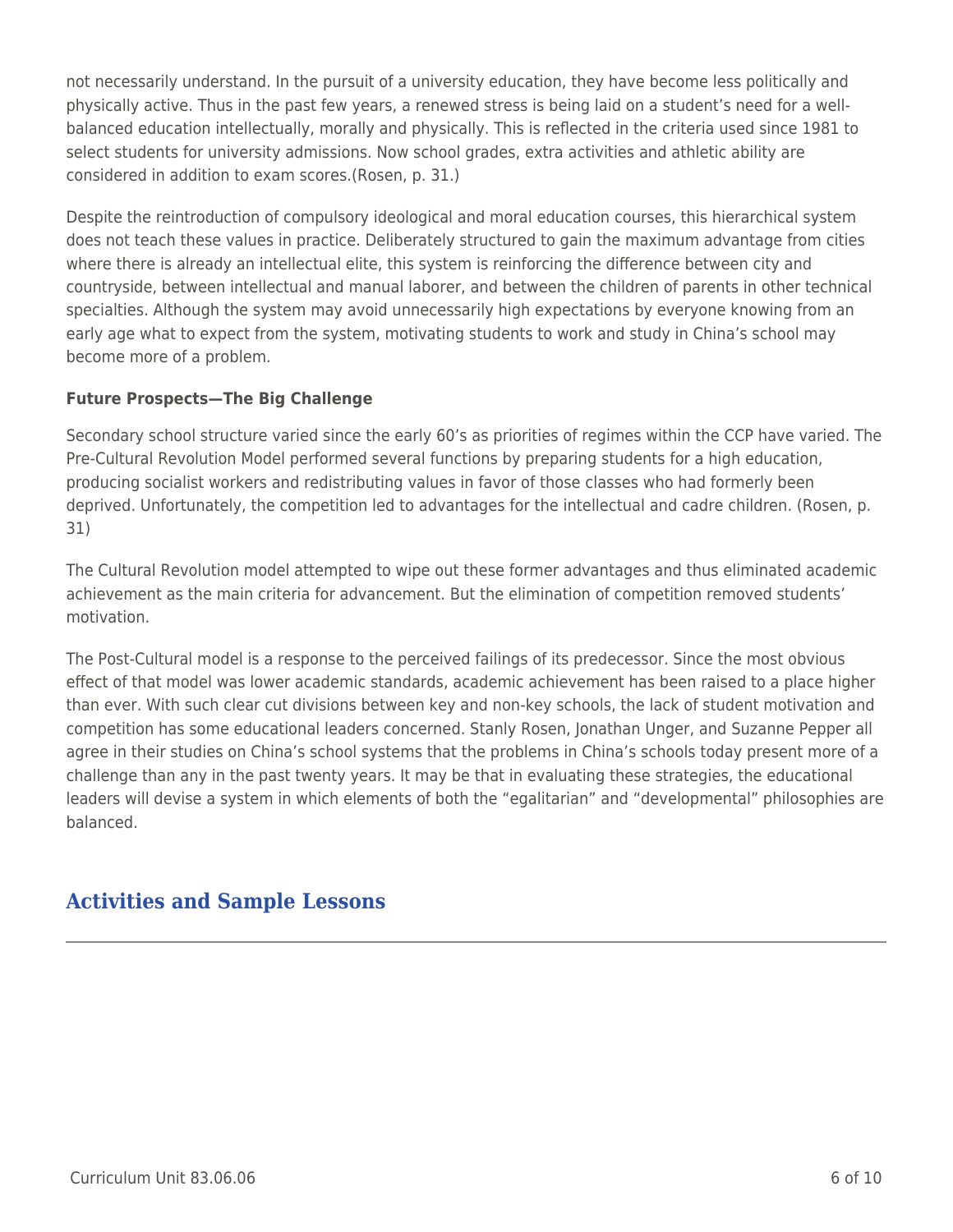Most filmstrips about education in China present the first model described in this unit, the Pre-Cultural Revolution Model based on hierarchical strategy of education. Before showing such a filmstrip to the class, emphasize the fact that this was the model in

1. China between 1958 and 1966 and, therefore, the model points up the differences in education before and after the Communist victory in 1949. After previewing the filmstrip, make up questions for discussion or for written response. General topics of discussion might include:

| 1. | criteria used to select top students at each<br>level of the educational ladder,                                         |
|----|--------------------------------------------------------------------------------------------------------------------------|
| 2. | inequalities of the schools,                                                                                             |
| 3. | successes/failures of the model,                                                                                         |
| 4. | conflict of values taught (be socialist while<br>the school system judges you individually),                             |
| 5. | evidence of political messages in lessons,                                                                               |
| 6. | evidence of economic values/social values,                                                                               |
| 7. | aspects of education that remain from<br>traditional Chinese education (if you have<br>discussed traditional education). |

If necessary, prepare a vocabulary list of words used in the filmstrip, such as keypoint, minban, cadre, Young Pioneer, etc . . .

It may be possible to explain the meaning of "hierarchical" by having students set up a pyramid, showing the steps upward in this model.

#### (figure available in print form)

One of the best descriptions of the Cultural Revolution Education Model can be found in William Kessen's Childhood in China (chapter 6). In twenty-two pages, students can read

2. about the educational philosophy and curriculum with detailed descriptions of classes in<br>2. Chinose language, English, physical exercise, politics, productive labor, music and dance Chinese language, English, physical exercise, politics, productive labor, music and dance; selection, training and role of teachers; evaluation of students, student organizations and the "sending down" of urban youth to the countryside.

Before reading this passage, students should be familiar with some of the events of the Cultural Revolution (1966-76), including the rationale for it. General topics of discussion might include:

1. the role of the students in the Cultural Revolution,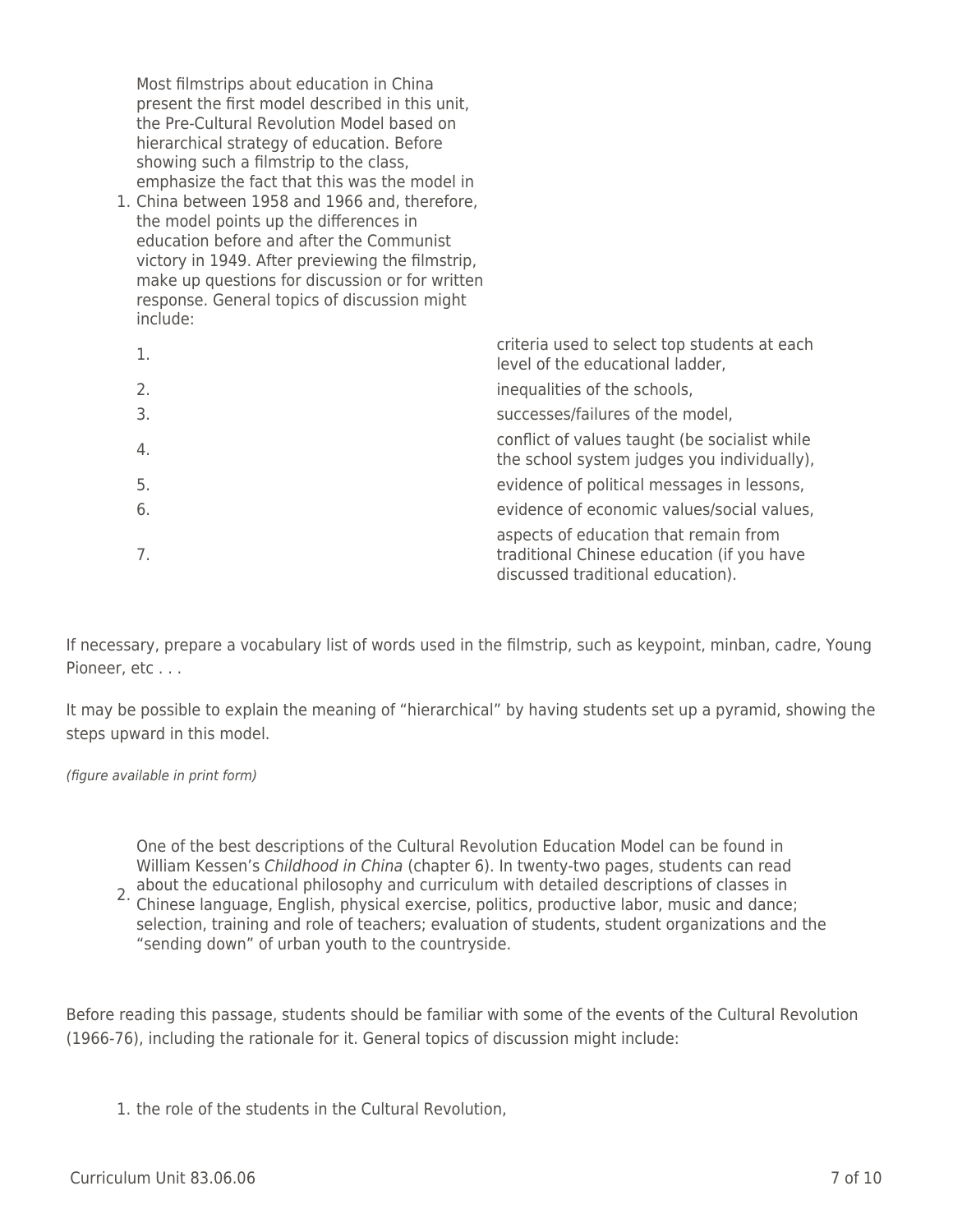- 2. the characteristics of the new model of education, clearly a response to the inequities of the earlier model,
- 3. the affects of the new model on students, teachers, administrators,
- 4. the successes/failures of the model,
- 5. chapter of his book Education Under Mao describes the factionalism in the Red Guard. Some the political, economic, social values emphasized by the model. Jonathan Unger in one
- students may be interested in reading this chapter and reporting it to the class.

If possible, invite a former Chinese teacher or student of this period to speak to classes. The Council of East Asian Studies or any East Asian Outreach Centers are excellent sources of speakers.

Show my set of slides of China's classrooms from my visit in 1982, portraying the most recent, Post-Cultural Revolution Education Model. Every slide has messages portraying the values of the new hierarchical model. These messages are described in the text

- 3. accompanying the slides. Break the class into groups of 5 or 6 students each and ask the<br>3. aroun to list the values taught to Chinese students. One person from each group san list. group to list the values taught to Chinese students. One person from each group can list on the board the values in order of most important first. Point out similarities and discuss differences of lists. Divide list of values into categories (social values, economic, political values).
- 4. Either in a written essay or in discussion, ask students to compare the Cultural Revolution<br><sup>4.</sup> Model with the present model. Ask them to point out the strengths of each.

Ask students to imagine themselves in a Chinese classroom (as a result of parent's employment, etc . . . ). What difficulties might they encounter? What would they have in common with Chinese students? Another approach to this activity would be to ask students to

5. think about what difficulties a Chinese student might have when entering an American classroom. What would he/she find familiar in American classrooms? Topics to discuss: subjects? schedules? student activities? teaching techniques?

Students could put together a timeline by starting off in four groups, one tracing the social, a

6. second tracing the economic, a third tracing political developments and a fourth group<br>6. outlining the educational models. Have and person from each group arrange the event outlining the educational models. Have one person from each group arrange the events on the board. Discuss relationships of events with educational models.

(figure available in print form)

To learn more about socialism, students can read the stories of Lei Feng and Wang Xie (Cultural Revolutionary heroes). Discuss how and why these stories were part of the moral

7. education of Chinese students. If possible, use translations of revolutionary ballets or plays to teach about what themes/values were prevalent in this period. Ask students why these stories would no longer be useful in teaching values today?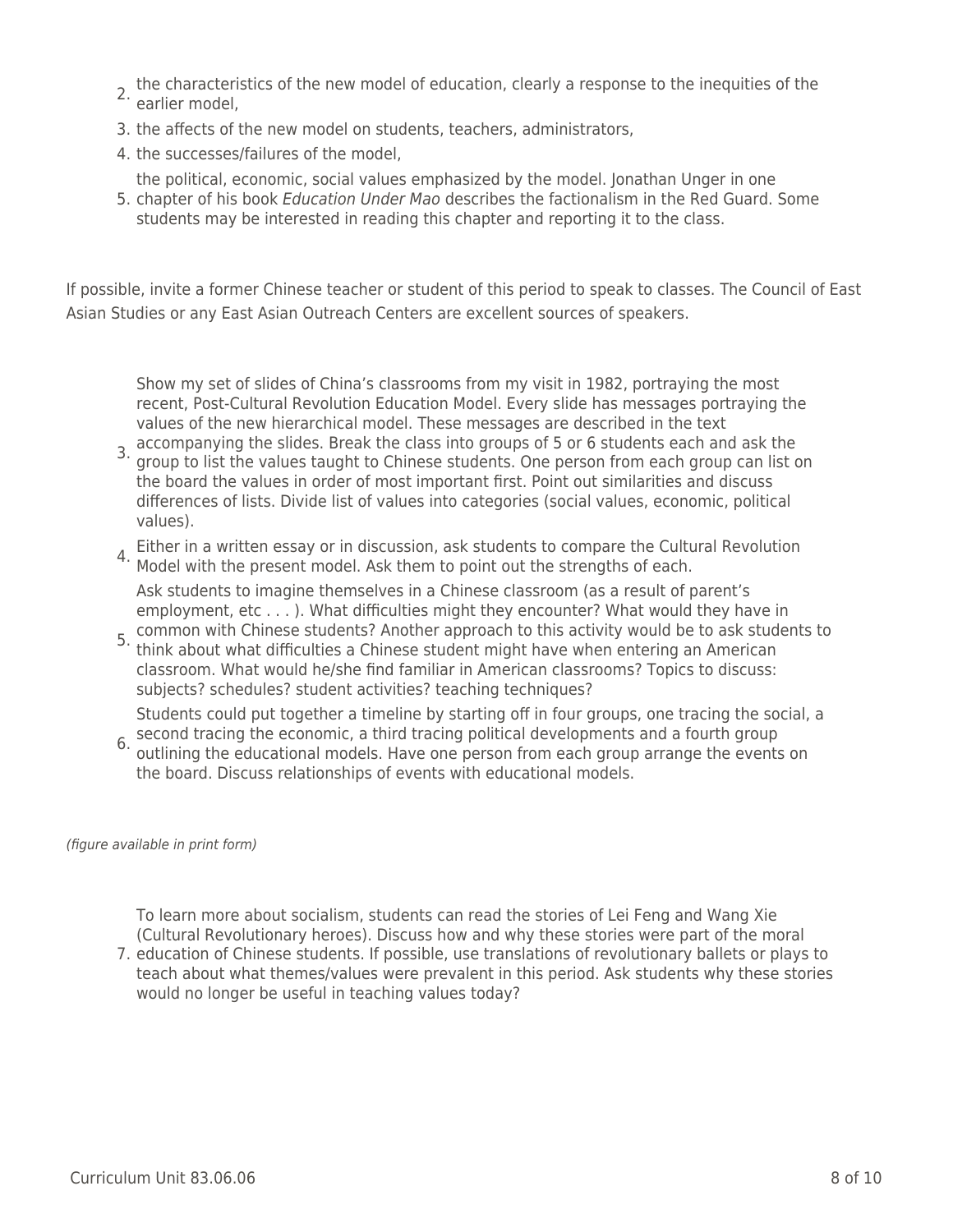- 1. East Asian Outreach Center, Trumbull St., New Haven, CT.
	- —movies
	- —filmstrips
	- multi-media kits
	- slides/cassettes
	- speakers
	- —workshops/seminars
	- —books/pamphlets / curriculum

Catalogue describes all materials, services.

- 2. New Haven Public Schools Audio Visual Department, Winchester School, New Haven, CT.—filmstrips
- 
- 3. U.N. Committee on U.S.-Chinese Realtions, New York City.
- 4. Yale Art Gallery—East Asian Curator
- 5. Yale-New Haven Teachers Institute, 53 Wall St., New Haven, CT.
- 6. Center for Teaching About China, New York, New York.
- 7. Focus Magazine, published by the Asia Society in New York City. Published three times per<br>1. year. Has many sections suitable for hand-outs in class, book reviews, etc . . .

## **Annotated Bibliography for Teachers**

Barendsen, Robert D., ed., The 1978 National College Entrance Examination in the People's Republic of China , U.S. Dep't of H.E.W., July 1979. A booklet giving the reading and overview of the eight areas Chinese students are tested in.

Chan, A., Stanley Rosen and Jonathan Unger, "Students and Class Warfare: The Social Roots of the Red Guard Conflict in Guangzhou", China Quarterly , September, 1983, pp. 397-446. An excellent analysis of the factionalism within the Red Guard during the Cultural Revolution.

Fei Xiaotung, "Chinese Intellectuals Today and in History", China Reconstructs , Beijing, April 1983, pp. 22-25. A short but explicit analysis of the role of the intellectual in Chinese society—relates this role to various models of education.

Kessen, William, Childhood in China , New Haven, Yale University Press, 1975. A collection of extremely detailed descriptions of China's children from nursery school to high school age during the Cultural Revolution period—especially chapters 4, 5, 6.

Mauger, Peter, "Which Way China's Schooling?", China Now , London, S.A.C.U. Jan/Feb. 1982, pp. 12-17. A brief but interesting article on the present educational system in China and the problems with this system.